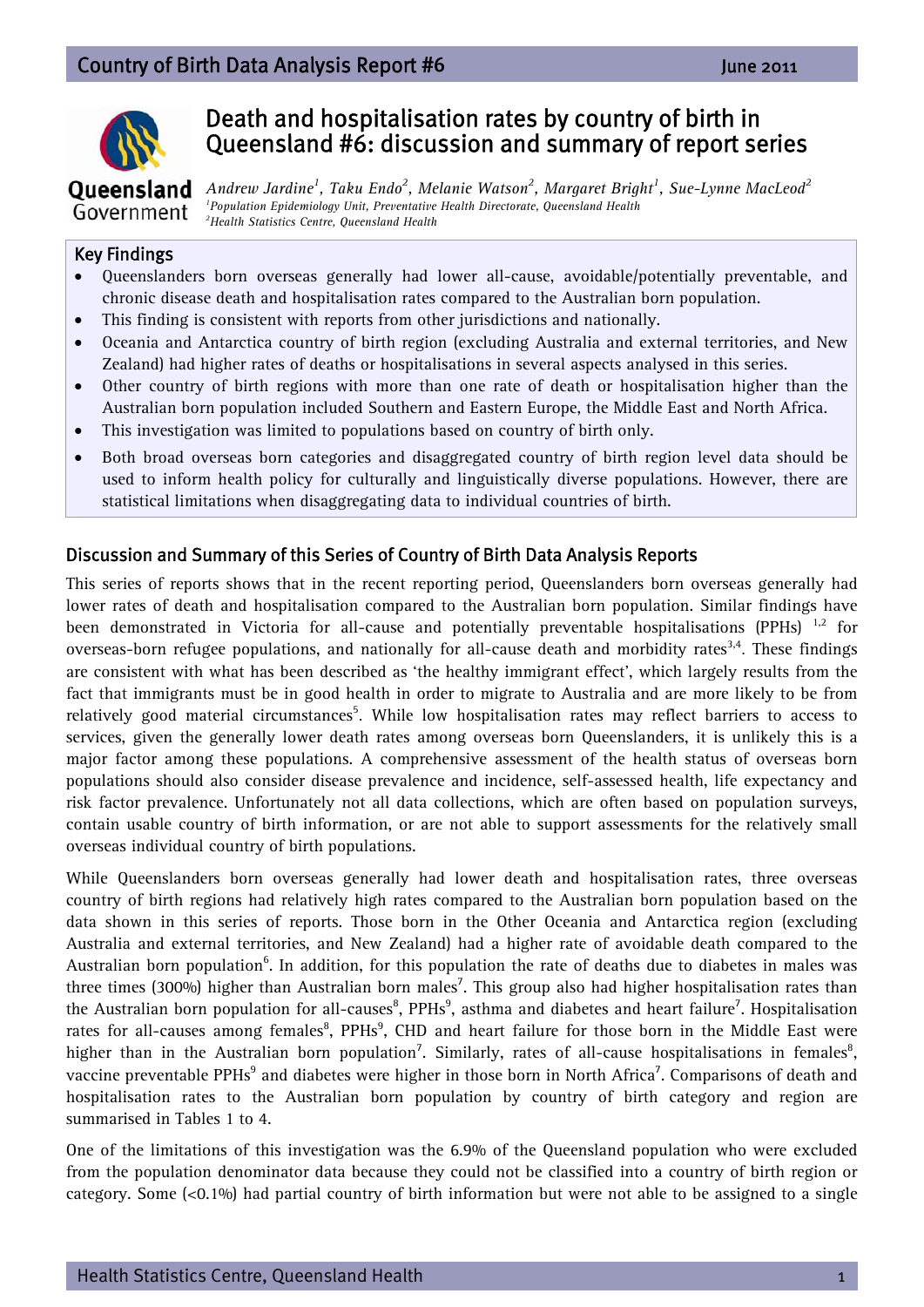country of birth region; however, the majority did not state or adequately describe their country of birth in the 2006 census<sup>10</sup>. While this may have limited the power of the analyses, there was no evidence to suggest those who did not provide country of birth information are any different to those who did, and therefore it is unlikely that the exclusion of these individuals impacted on the results.

It should also be noted that investigating broad country of birth categories only may mask differences at regional and individual country of birth levels. For example, higher rates of hospitalisations and deaths compared to the Australian born population were observed in several country of birth regions, while the broad MESB and NESB categories had similar or lower rates. Therefore from a policy perspective, it is informative to consider differences in both broad categorical and disaggregated data. However, when disaggregating data it is very important to consider statistical limitations. In the current analysis it was not possible to investigate death or hospitalisation rates for individual countries of birth due to small numbers of cases, particularly for deaths, and the potential for identifying false significant differences when undertaking a large number of comparisons. Furthermore, caution should be exercised when comparing individual death and hospitalisation rates as summarised in Tables 1 to 4. All the available rates for each country of birth region should be considered together to formulate a meaningful understanding of the health status of that population.

Studies have suggested that the better health status of the immigrant population (healthy immigrant effect) weakens the longer a person resides in the new country<sup>11</sup>. This could not be assessed as the length of residence in Australia is not available in death or hospitalisation data. Furthermore, country of birth is not always a reliable indicator of the culture to which one identifies. For example, an individual may have been born in one country but lived in another for a substantial period of time before migrating to Australia. Ancestry data may therefore be more accurate in determining cultural influences on health in Australia, but again this was not available in the datasets analysed. This is particularly relevant to the Pacific Islander population in Queensland, many of whom migrate from or through New Zealand<sup>12</sup>.

#### Conclusion

In conclusion, death and hospitalisation rates of broad overseas born population categories (MESB and NESB) in Queensland were lower compared to the Australian born population. However, there were variations among the country of birth regions and despite the limitations mentioned above, those born in the Oceania and Antarctica region (excluding Australia and New Zealand) appear to be the population of most concern.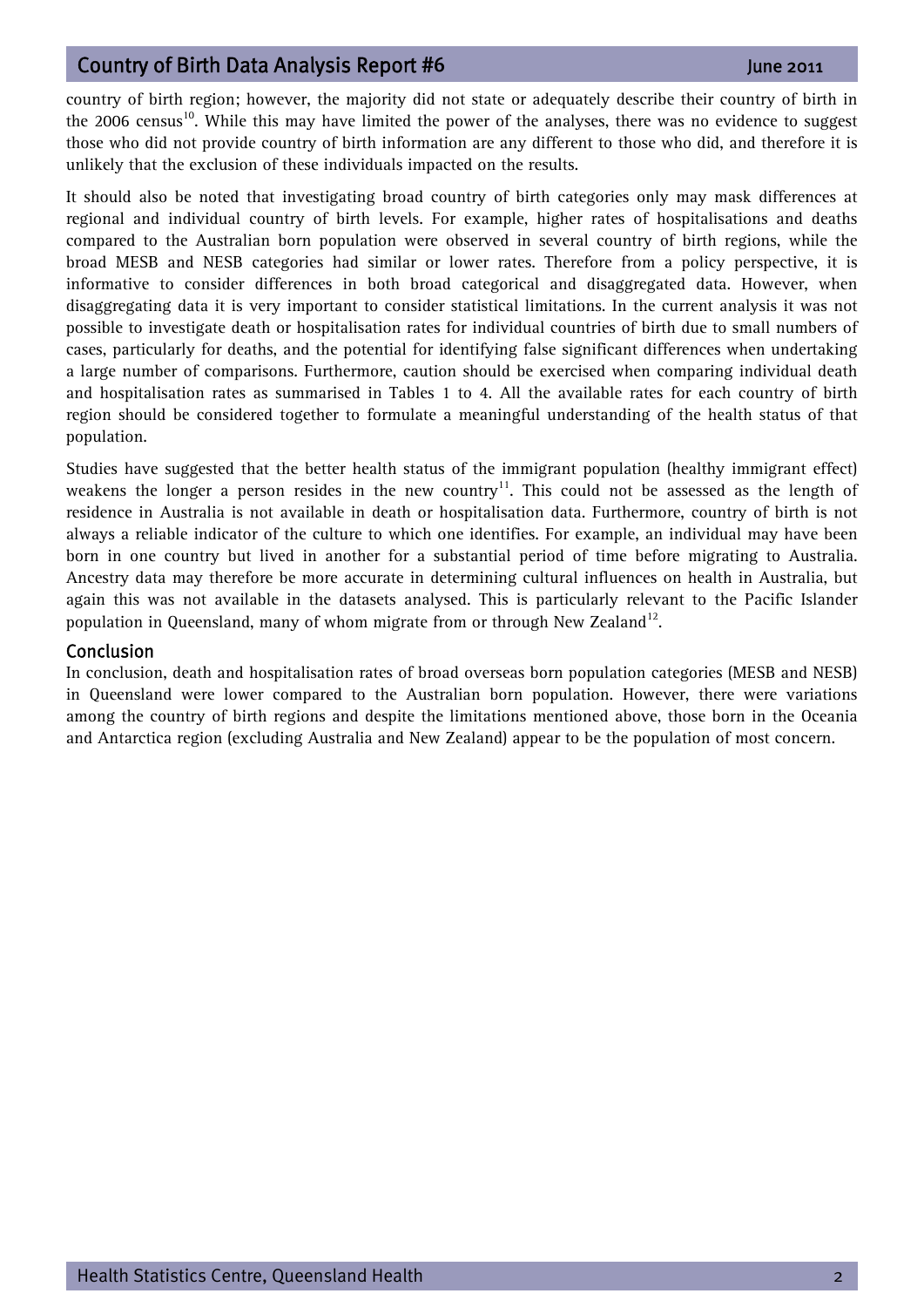### Table 1. Summary of differences in death and hospitalisation rates in overseas born broad categories compared to the Australian born population in Queensland

| Deaths (2003-2007)                           |               |               | Hospitalisations (2003/2004-2007/2008)                            |               |               |
|----------------------------------------------|---------------|---------------|-------------------------------------------------------------------|---------------|---------------|
|                                              | <b>MESB</b>   | <b>NESB</b>   |                                                                   | <b>MESB</b>   | <b>NESB</b>   |
| All cause                                    | similar/lower | similar/lower | All cause                                                         | similar/lower | similar/lower |
| <b>Total avoidable deaths</b>                | similar/lower | similar/lower | <b>Total potentially</b><br>preventable<br>hospitalisations (PPH) | similar/lower | similar/lower |
| Avoidable deaths -<br>preventable conditions | similar/lower | similar/lower | <b>Chronic PPH</b>                                                | similar/lower | similar/lower |
| Avoidable deaths -<br>health care amenable   | similar/lower | similar/lower | <b>Acute PPH</b>                                                  | similar/lower | similar/lower |
|                                              |               |               | Vaccine Preventable PPH                                           | similar/lower | 20% higher    |
| <b>CHD</b>                                   | similar/lower | similar/lower | <b>CHD</b>                                                        | similar/lower | similar/lower |
| <b>Stroke</b>                                | similar/lower | similar/lower | <b>Stroke</b>                                                     | similar/lower | similar/lower |
| <b>Diabetes</b>                              | similar/lower | 25% higher    | <b>Diabetes</b>                                                   | similar/lower | similar/lower |
|                                              |               |               | <b>Heart Failure</b>                                              | similar/lower | similar/lower |
|                                              |               |               | <b>Asthma</b>                                                     | similar/lower | similar/lower |
|                                              |               |               | <b>COPD</b>                                                       | similar/lower | similar/lower |

#### Table 2. Summary of differences in death rates in overseas born regions compared to Australian born population, Queensland 2003-2007

|                                                      | Male                                             | Female                                     | <b>Total</b>                                         |
|------------------------------------------------------|--------------------------------------------------|--------------------------------------------|------------------------------------------------------|
| All cause                                            | All regions similar or lower                     | All regions similar or lower               | All regions similar or lower                         |
| <b>Total avoidable</b><br>deaths                     | All regions similar or lower                     | Other Oceania and Antarctica 24%<br>higher | Other Oceania and Antarctica 15%<br>higher           |
|                                                      |                                                  | All other regions similar or lower         | All other regions similar or lower                   |
| Avoidable<br>$deaths -$<br>preventable<br>conditions | All regions similar or lower                     | All regions similar or lower               | All regions similar or lower                         |
| Avoidable<br>deaths - health<br>care amenable        | All regions similar or lower                     | All regions similar or lower               | All regions similar or lower                         |
| <b>CHD</b>                                           | All regions similar or lower                     | All regions similar or lower               | All regions similar or lower                         |
| <b>Diabetes</b>                                      | Other Oceania and Antarctica 3x<br>(300%) higher | Other Oceania and Antarctica 76%<br>higher | Other Oceania and Antarctica 2.3x<br>$(230%)$ higher |
|                                                      | Southern and Eastern Europe 43%<br>higher        | Southern and Eastern Europe 57%<br>higher  | Southern and Eastern Europe 52%<br>higher            |
|                                                      | All other regions similar or lower               | All other regions similar or lower         | All other regions similar or lower                   |
| <b>Stroke</b>                                        | All regions similar or lower                     | All regions similar or lower               | All regions similar or lower                         |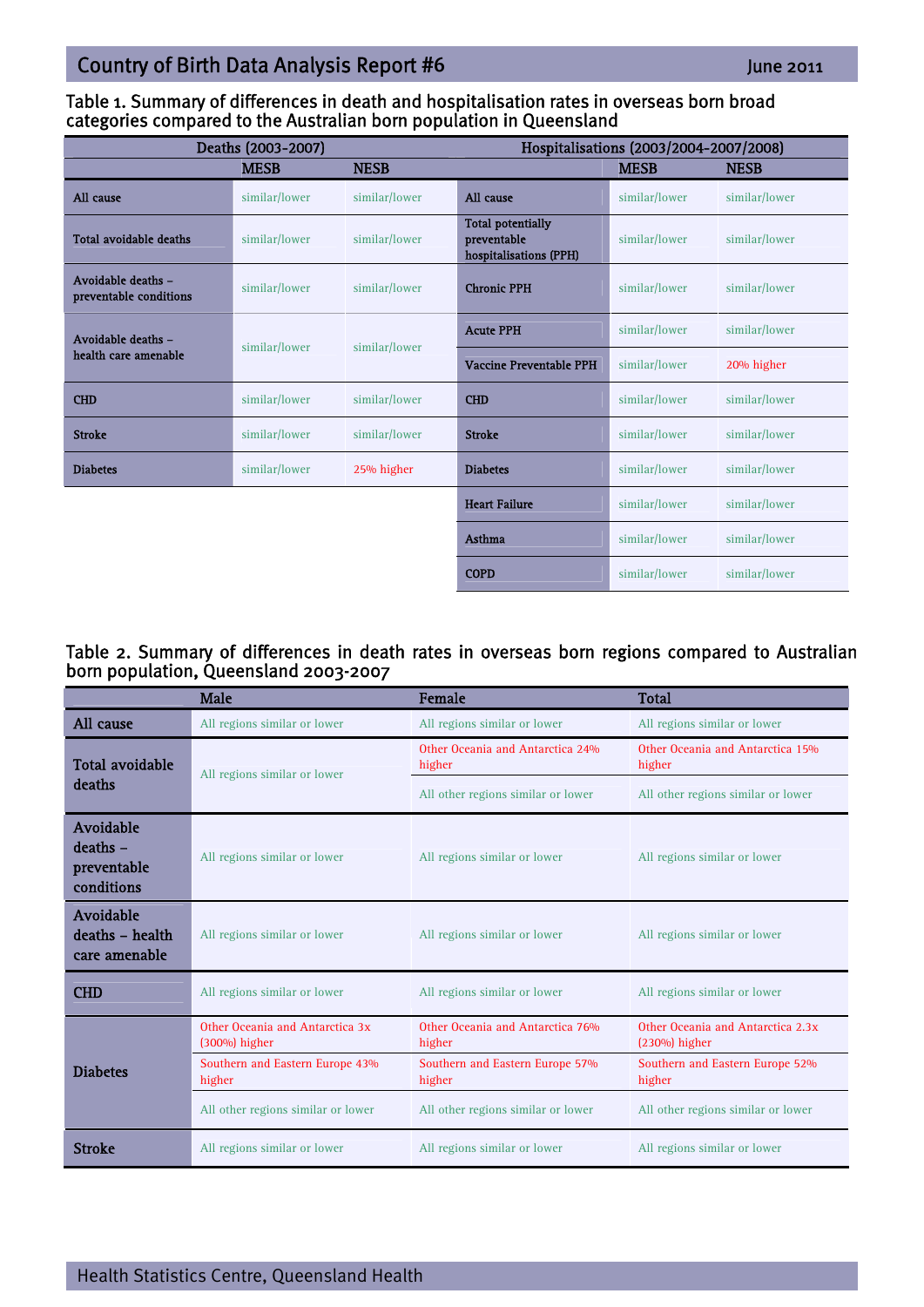#### Table 3. Summary of differences in hospitalisation rates in overseas born regions compared to Australian born population, Queensland 2003/2004-2007/2008

|                                          | Male                                                 | Female                                     | <b>Total</b>                               |  |
|------------------------------------------|------------------------------------------------------|--------------------------------------------|--------------------------------------------|--|
|                                          | Other Oceania and Antarctica 21%<br>higher           | Other Oceania and Antarctica 8%<br>higher  | Other Oceania and Antarctica 14%<br>higher |  |
| All cause                                |                                                      | North Africa 13% higher                    | All other regions similar or lower         |  |
|                                          | All other regions similar or lower                   | All other regions similar or lower         |                                            |  |
| <b>Total potentially</b><br>preventable  | Other Oceania and Antarctica 13%<br>higher           | Other Oceania and Antarctica 4%<br>higher  | Other Oceania and Antarctica 9%<br>higher  |  |
| hospitalisations (PPH)                   | All other regions similar or lower                   | All other regions similar or lower         | All other regions similar or lower         |  |
| <b>Chronic PPH</b>                       | Other Oceania and Antarctica 32%<br>higher           | Other Oceania and Antarctica 31%<br>higher | Other Oceania and Antarctica 32%<br>higher |  |
|                                          | Middle East 15% higher                               | Middle East 24% higher                     | Middle East 22% higher                     |  |
|                                          | North Africa 13% higher                              | All other regions similar or lower         | All other regions similar or lower         |  |
|                                          | All other regions similar or lower                   |                                            |                                            |  |
| <b>Acute PPH</b>                         | All other regions lower                              | North Africa 17% higher                    | All regions similar or lower               |  |
|                                          |                                                      | All other regions similar or lower         |                                            |  |
|                                          | North Africa 3.4x (340%) higher                      | North Africa 2.8x (280%) higher            | North Africa 3.5x (350%) higher            |  |
| <b>Vaccine Preventable</b><br><b>PPH</b> | North East Asia 2.3x (230%) higher                   | Other Oceania and Antarctica 70%<br>higher | Other Oceania and Antarctica 91%<br>higher |  |
|                                          | South-East Asia 2.2x (220%) higher                   | South-East Asia 50% higher                 | South-East Asia 79% higher                 |  |
|                                          | Other Oceania and Antarctica 2.1x<br>$(210%)$ higher | All other regions similar or lower         | North East Asia 76% higher                 |  |
|                                          | All other regions similar or lower                   |                                            | All other regions similar or lower         |  |
|                                          | Other Oceania and Antarctica 77%<br>higher           |                                            | Other Oceania and Antarctica 41%<br>higher |  |
| Asthma                                   | New Zealand 29% higher                               | All regions similar or lower               | New Zealand 12% higher                     |  |
|                                          | All other regions similar or lower                   |                                            | All other regions similar or lower         |  |
| <b>COPD</b>                              | All regions similar or lower                         | All regions similar or lower               | All regions similar or lower               |  |
| <b>CHD</b>                               | Southern and Central Asia 9% higher                  | Other Oceania and Antarctica 12%<br>higher | Middle East 15% higher                     |  |
|                                          | All other regions similar or lower                   | All other regions similar or lower         | All other regions similar or lower         |  |
| <b>Diabetes</b>                          | Other Oceania and Antarctica 53%<br>higher           | Other Oceania and Antarctica 40%<br>higher | Other Oceania and Antarctica 46%<br>higher |  |
|                                          | North Africa 28% higher                              | Middle East 40% higher                     | North Africa 27% higher                    |  |
|                                          | All other regions similar or lower                   | All other regions similar or lower         | All other regions similar or lower         |  |
| <b>Heart Failure</b>                     | Middle East 2.1x (210%) higher                       | Middle East 2.0x (200%) higher             | Middle East 2.1x (210%) higher             |  |
|                                          | Other Oceania and Antarctica 30%<br>higher           | Southern and Eastern Europe 29%<br>higher  | Other Oceania and Antarctica 31%<br>higher |  |
|                                          | Southern and Eastern Europe 16%<br>higher            | Other Oceania and Antarctica 27%<br>higher | Southern and Eastern Europe 24%<br>higher  |  |
|                                          | All other regions similar or lower                   | All other regions similar or lower         | All other regions similar or lower         |  |
| <b>Stroke</b>                            | All regions similar or lower                         | All regions similar or lower               | All regions similar or lower               |  |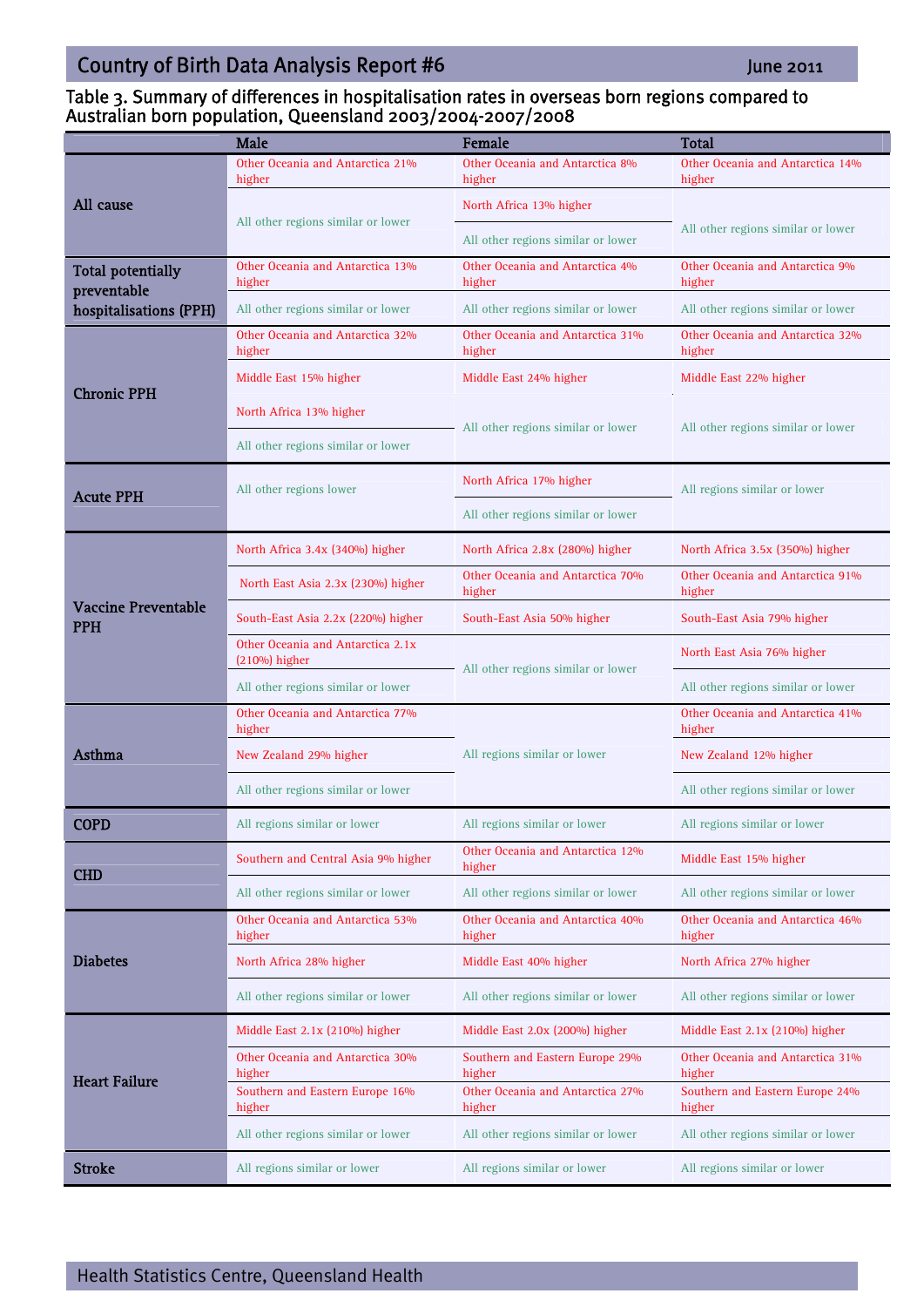#### Table 4. Summary of overseas born regions with more than one higher death or hospitalisation rate compared to the Australian born population in Queensland

| <b>Country of Birth Region</b>                                                                                          | Deaths (2003-2007)                                             | Hospitalisations (2003/2004-2007/2008                                                                                                                                                                                      |
|-------------------------------------------------------------------------------------------------------------------------|----------------------------------------------------------------|----------------------------------------------------------------------------------------------------------------------------------------------------------------------------------------------------------------------------|
| Other Oceania and<br><b>Antarctica (excluding</b><br>Australia and external<br>territories, and New<br><b>Zealand</b> ) | Total avoidable 15% higher<br>Diabetes 2.3 times (230%) higher | All cause 14% higher<br>Potentially preventable hospitalisations (PPH):<br>Total 9% higher<br>Chronic 32% higher<br>Vaccine preventable 91% higher<br>Asthma 41% higher<br>Diabetes 46% higher<br>Heart Failure 31% higher |
| Southern and Eastern<br>Europe                                                                                          | Diabetes 52% higher                                            | Heart Failure 24% higher                                                                                                                                                                                                   |
| <b>North Africa</b>                                                                                                     |                                                                | Vaccine preventable PPH 3.5 times (350%) higher<br>Diabetes 27% higher                                                                                                                                                     |
| <b>Middle East</b>                                                                                                      |                                                                | Chronic PPH 22% higher<br>CHD 15% higher<br>Heart Failure 2.1 times (210%) higher                                                                                                                                          |
| South-East and North-East<br>Asia                                                                                       |                                                                | Vaccine preventable PPH 79% and 76% higher,<br>respectively                                                                                                                                                                |